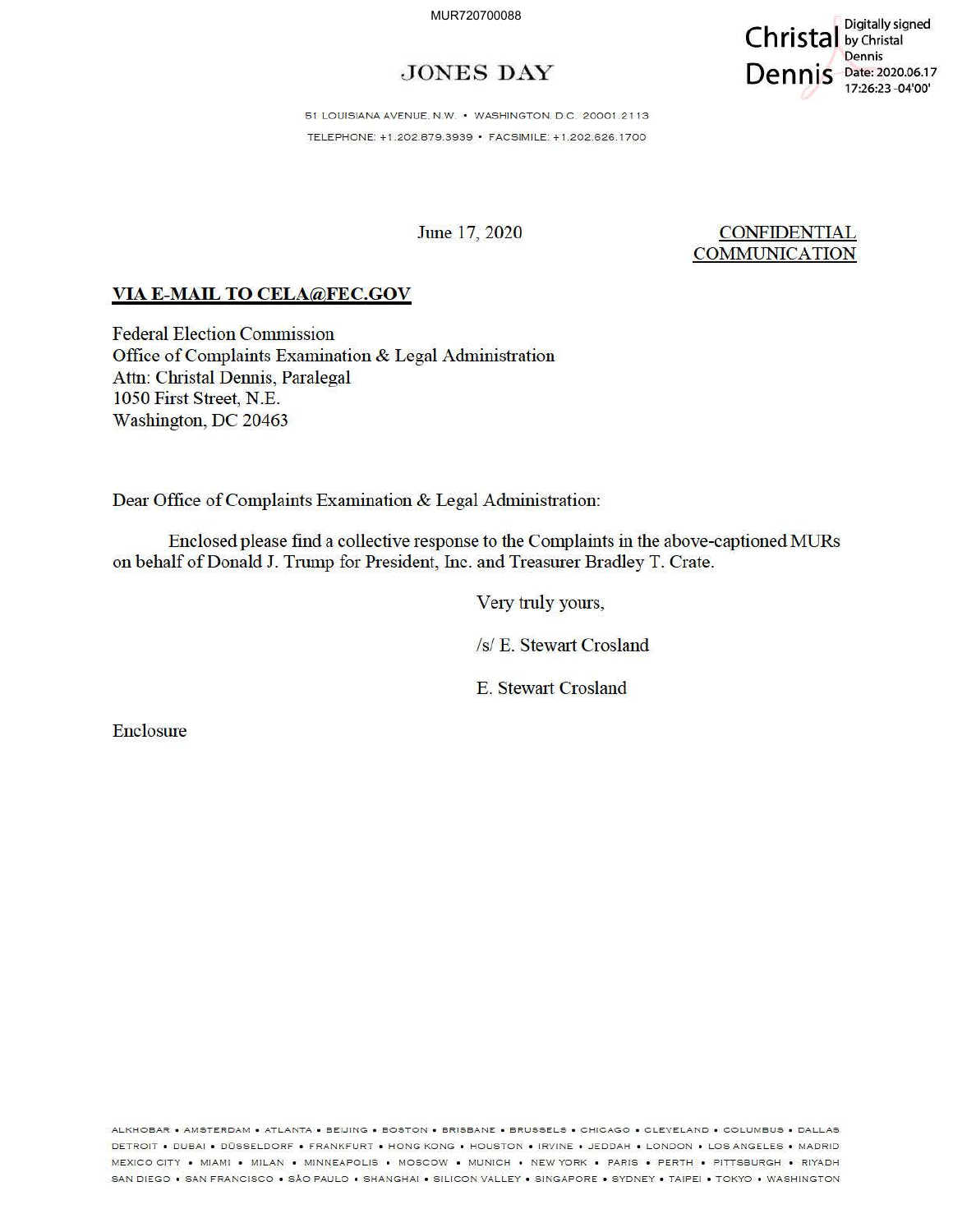MUR720700089

## BEFORE THE FEDERAL ELECTION COMMISSION

) )  $\mathbf{)}$ 

## RESPONSE OF DONALD J. TRUMP FOR PRESIDENT, INC. AND TREASURER BRADLEY T. CRATE TO THE COMPLAINTS

The Complaints against Donald J. Trump for President, Inc. and Treasurer Bradley T. Crate (collectively, the "Campaign") in the above-referenced MURs do not recite any facts that constitute a violation of federal campaign finance law and must be dismissed as to the Campaign.<sup>1</sup>

The allegations in these MURs already have been thoroughly, and publicly, reviewed by the Department of Justice and both houses of Congress. None of them found any reason to conclude there had been a violation of federal campaign finance law—because there is none.

 Indeed, the Complaints do not cite a single judicial or FEC precedent that supports their overly broad theory of what constitutes a "solicitation" of a "thing of value." To the contrary, the legal and constitutional viability of such claims was directly called into doubt by Special Counsel Robert Mueller in his Report on the Investigation Into Russian Interference In The 2016

<sup>&</sup>lt;sup>1</sup> The Campaign submits this collective response to all three Complaints in the above-referenced MURs because they appear to raise common questions of law and fact.